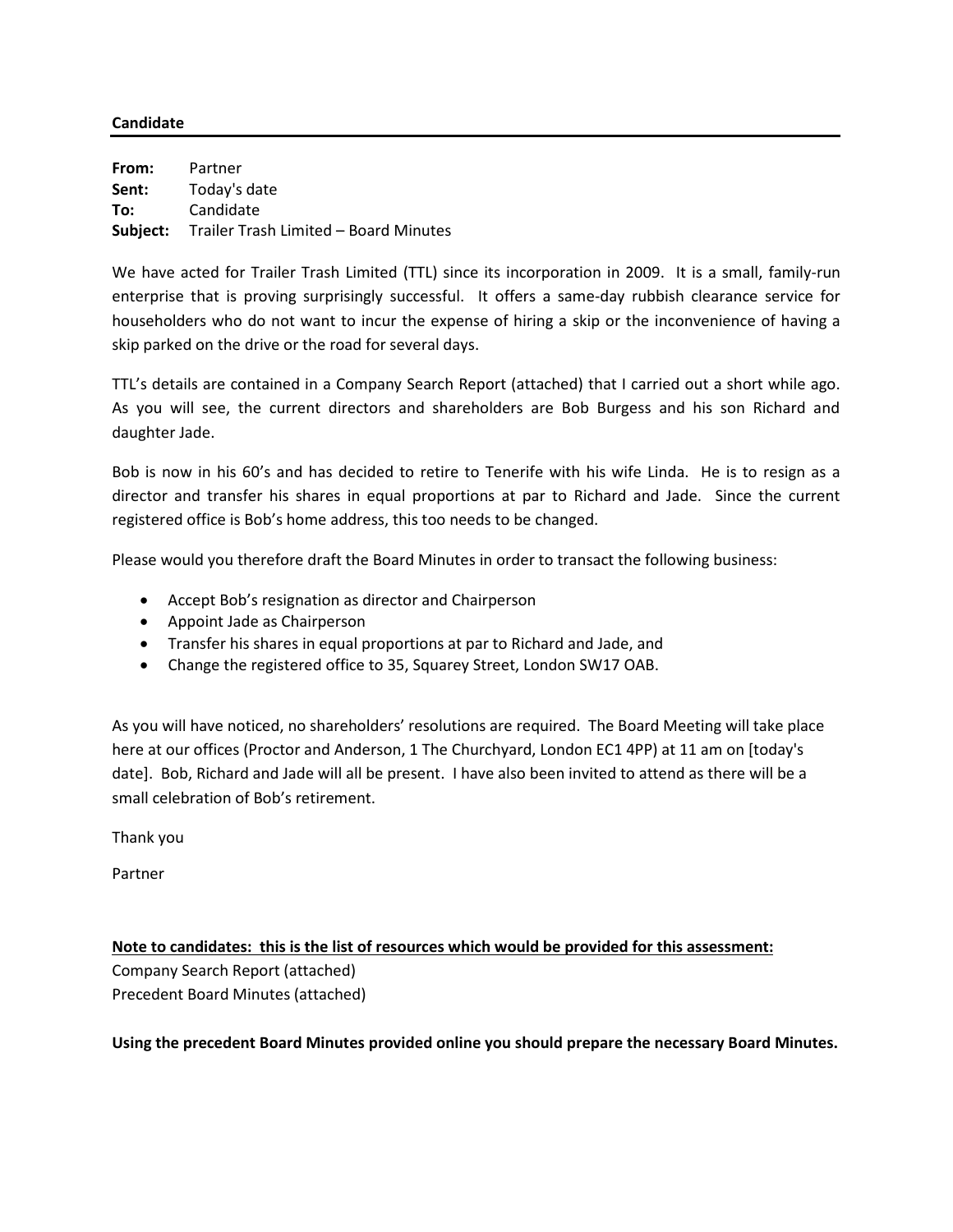# **Company Search Report**

| Name                           | <b>Trailer Trash Limited</b>                   |
|--------------------------------|------------------------------------------------|
| Date of Incorporation          | 15 December 2009                               |
| <b>Registered Number</b>       | 635498620                                      |
| <b>Directors</b>               | Robert Burgess(Chair)                          |
|                                | Jade Johnson                                   |
|                                | <b>Richard Burgess</b>                         |
| Company Secretary              | <b>Richard Burgess</b>                         |
| <b>Registered Office</b>       | 15, Khartoum Road, London SW17 OJA             |
| Shareholders                   | 200 £1 ordinary shares - Robert Burgess        |
|                                | 100 £1 ordinary shares - Jade Johnson          |
|                                | 100 £1 ordinary shares - Richard Burgess       |
| <b>Articles of Association</b> | Schedule 1 of the Companies (Model Articles)   |
|                                | Regulations 2008 with one amendment; to        |
|                                | permit a director who has declared an interest |
|                                | under section 177 CA 2006 to vote and count in |
|                                | the quorum on the matter in which he or she    |
|                                | has an interest                                |
| <b>Company Seal</b>            | None                                           |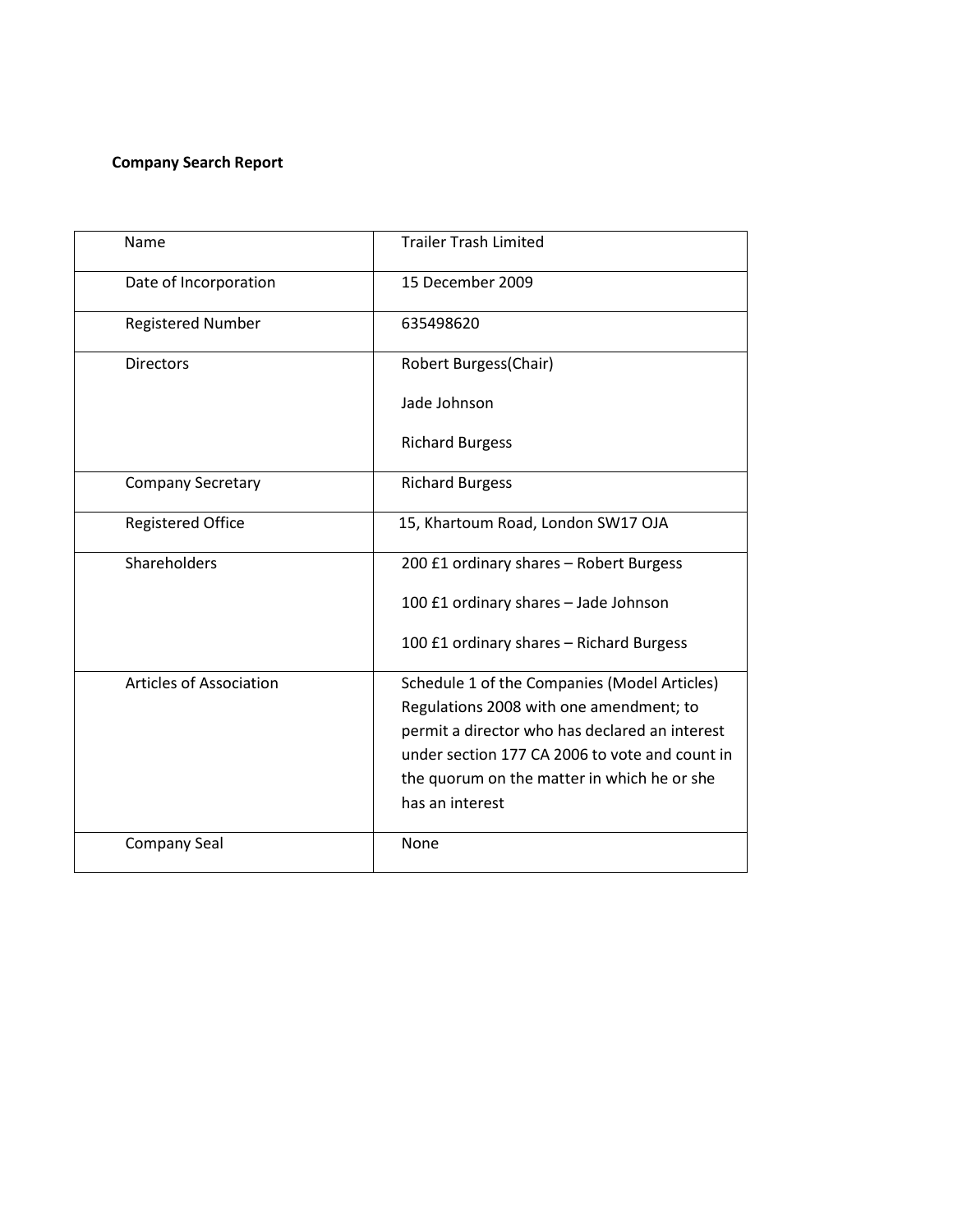# **PRECEDENT BOARD MINUTES**



#### 1. **CHAIRMAN AND QUORUM**

[ ] took the chair. It was noted that the quorum necessary for a meeting of the board of directors of the Company was present.

## 2. **DIRECTORS' INTERESTS**

Each of the directors present at the meeting declared his or her interests in matters to be discussed at this meeting in accordance with section 177 of the Companies Act 2006 and the Company's Articles of Association, as follows:

- •
- •

It was noted that a director who had declared an interest under section 177 of the Companies Act 2006 was [not] permitted under the Company's Articles of Association to be counted as participating in the decision making process on such issue for quorum and voting purposes.

## 3 – [ ] **[SUBSTANTIVE BUSINESS TO BE TRANSACTED]**